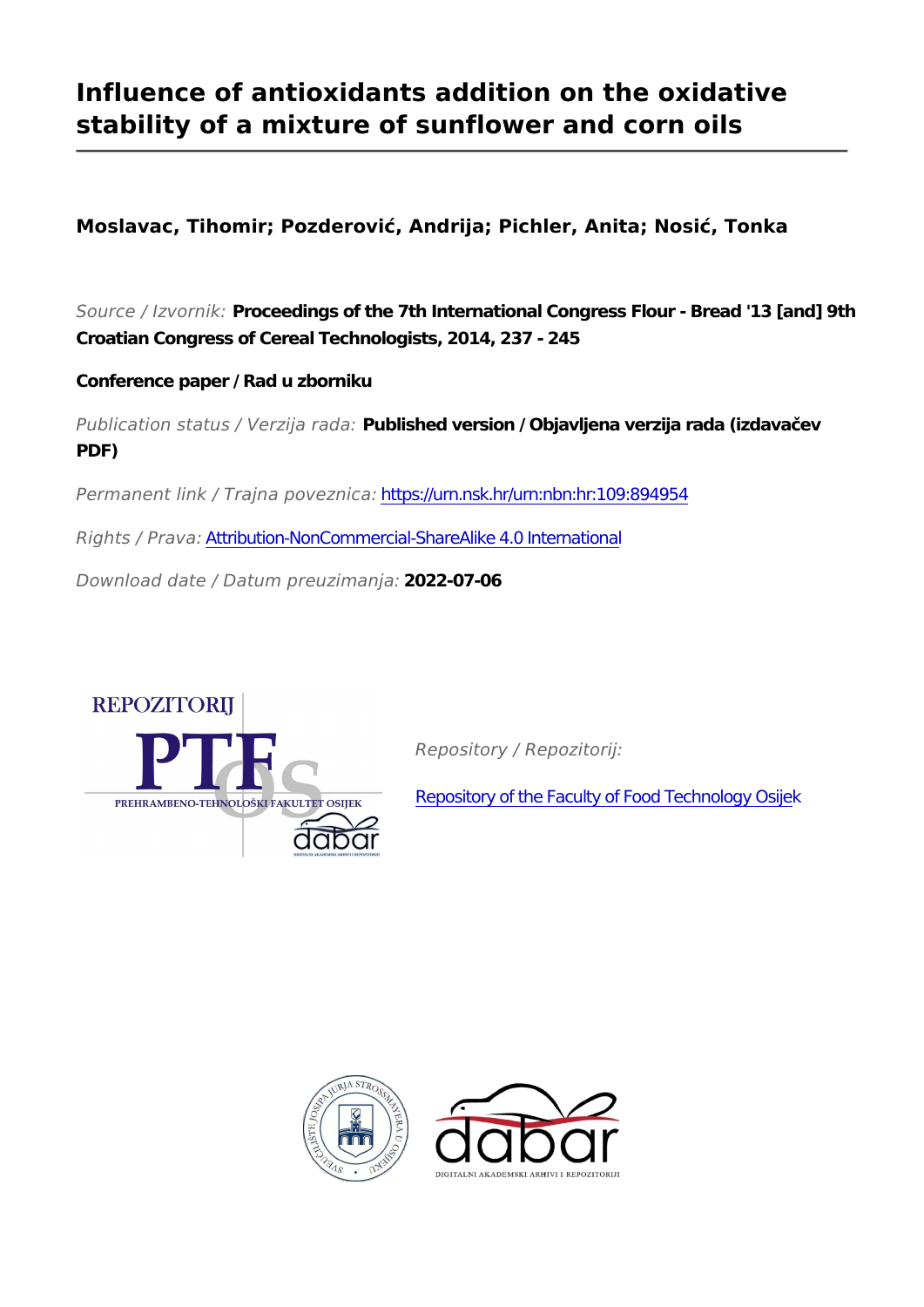#### **INFLUENCE OF ANTIOXIDANTS ADDITION ON THE OXIDATIVE STABILITY OF A MIXTURE OF SUNFLOWER AND CORN OILS**

UDC 665.3 : 66.094.3

#### *T. Moslavac, A. Pozderović, A. Pichler, T. Nosić\**

*1 Josip Juraj Strossmayer University of Osijek, Faculty of Food Technology Osijek, Franje Kuhača 20, HR-31000 Osijek, Croatia; tihomir.moslavac@ptfos.hr*

*\*student, Josip Juraj Strossmayer University of Osijek, Faculty of Food Technology Osijek, F. Kuhača 20, HR-31107, Osijek, Croatia*

#### **ABSTRACT**

Oxidative stability is an important parameter in evaluation the quality of oils and fats, as it gives a good estimation of their susceptibility to oxidative deterioration. It is generally accepted that natural antioxidants are more potent, more efficient and safer than synthetic antioxidants. The aim of this study was to investigate the oxidative stability of sunflower oil, corn germ oil, and mixtures there of (50:50), and the effect of addition of rosemary extract (StabilEnhance ® OSR and OxyLess ® CS of 0.1% and 0.3%), and propyl gallate (0.01%) on the extension oxidative stability of the oil mixture (50:50). A determination of oxidation stability of oils and their combination, and the effect of antioxidants (rosemary extract and propyl gallate) was conducted by a test of rapid oxidation of oil (Schaal oven and Rancimat test). The result of oil oxidation was expressed by the induction period (IP), a protective factor (PF) and by antioxidant activity of antioxidants (AA). The stability of a mixture of oil is proportional to the induction period. From these results it can be concluded that an addition of corn germ oil (50%) in sunflower oil led to changes in the oxidation stability of oil blends expressed within the induction period. The addition of corn germ oil in sunflower oil prolongs the stability of blends of oil degradation by oxidation. The natural antioxidant rosemary extract OxyLess®CS significantly increases the oxidative stability of a mixture of sunflower and corn oils compared to StabilEnhance®OSR and propyl gallate.

**Key words**: vegetable oils, oxidative stability, rosemary extract, propyl gallate

#### **INTRODUCTION**

Knowledge of vegetable oils oxidation stability is important to determine in advance time to keep of oil from stronger oxidation, without significant changes in quality and to define the shelf life of oil. Oxidative deterioration rate of vegetable oils depends on the composition of oil, storage conditions, the presence of substances that speed up or slow down the oxidation [1]. The composition of oleic, linoleic and linolenic acids in oil affects the oxidative stability [2, 3]. Secondary products, created from the auto-oxidation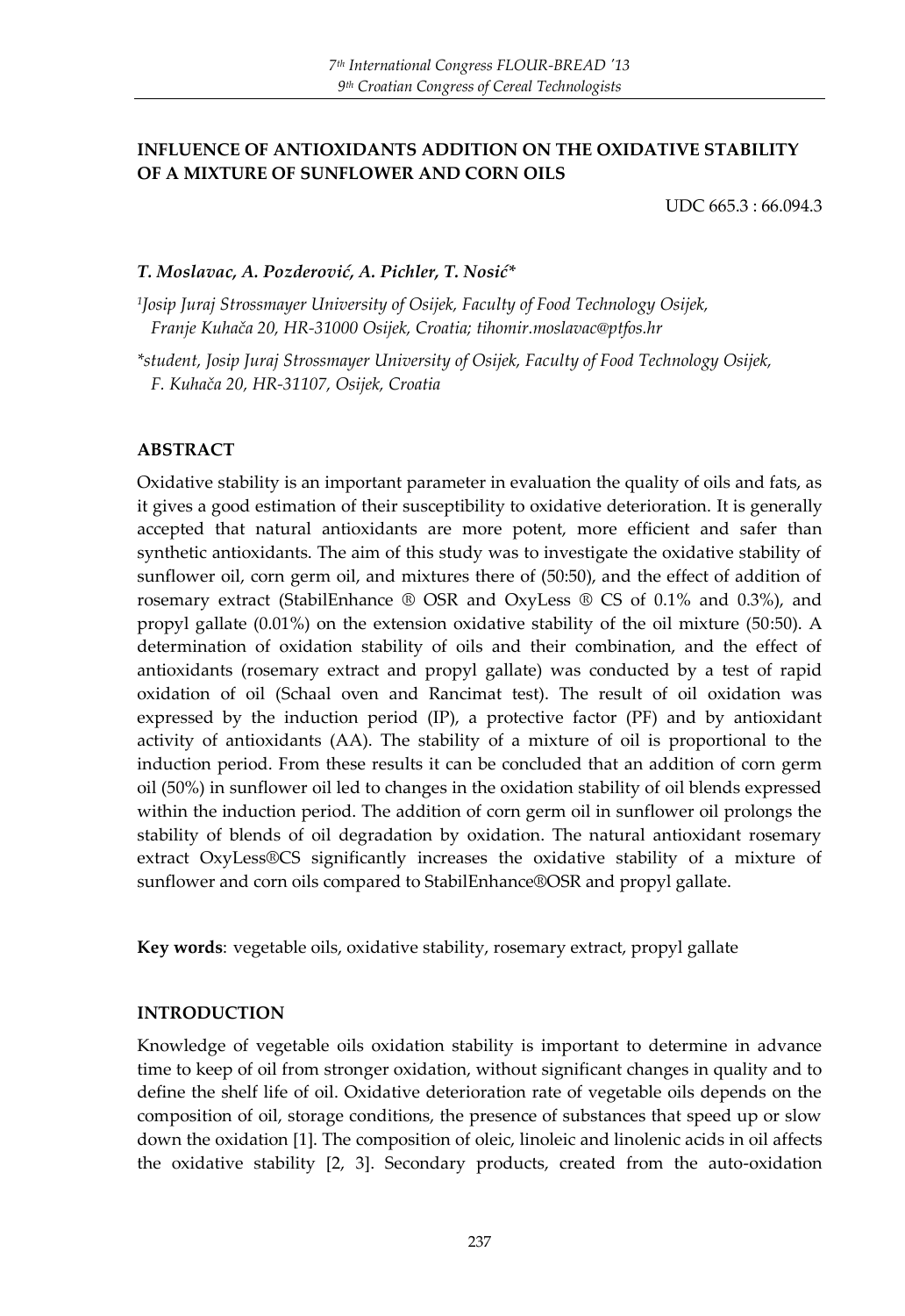process of oils (aldehydes, ketones) in small quantities affect to the sensory properties of oil [4, 5]. Methods for determination of the oxidation stability of vegetable oils were based on the accelerated oxidation of oils, these are Rancimat test, Schaal oven test and AOM test [6-8]. Farhoosha et al. (2008) were showed that the kinetic parameters of the oxidation of vegetable oils using the Rancimat test affected to the viability of the oil [9]. Vegetable oils stability may be improved by addition of antioxidants, substances that slow down the oxidative decay. Synthetic and natural antioxidants were applied for the vegetable oils stabilization [10, 11, 23]. Synthetic antioxidants are cheaper than natural, but some natural antioxidants are more effective and health safer. Bera et al. (2006.) were nvestigated the thermal stabilisation of synthetic antioxidants (BHT, TBHQ, EQ) and natural antioxidant extract ajowan, used for stabilization of linseed oil [12]. They found that TBHQ has a higher thermal stability, but natural antioxidants are often used due to the attractive spice flavors and fragrances. Today, they are used various extracts of herbs for protection of oxidative deterioration of peanut oil, high-oleic sunflower oil and other vegetable oils [13, 14]. Greedy et al., (2006) report that green tea ethanol extract has a higher antioxidant activity, measured as induction period, in relation to the activity of BHT and black tea extract in sunflower oil [15]. Corn germ oil has good oxidation stability, which increases the added antioxidants.

The aim of this study was to investigate the oxidative stability of sunflower oil (linoleic type), corn germ oil and their mixtures 50:50, and the influence of added natural antioxidants rosemary extract type Oxy'Less ® CS, type StabilEnhance ® OSR and synthetic antioxidants propyl gallate to change the oxidative stability of the oil mixture. Addition of corn germ oil (50%) in sunflower oil tends to be obtained the mixture of oils that will provide the greater oxidative stability compared to the stability of the pure sunflower oil.

## **MATERIALS AND METHODS**

Examination of oxidation stability will be carried with refined sunflower oil (linoleic type) and rapeseed oil. Examined refined oils were purchased in the store. The share of the major fatty acids of the oils is: sunflower oil (21-23% oleic, linoleic 62-67%); corn germ oil (24-32% oleic, linoleic 55-62%); [16]. Mixture of these two types of oil in a ratio of 50:50 (100 mL) was prepared by mechanical mixing. The study of the impact of individual antioxidants addition on the stability of these oil mixtures was carried out with synthetic antioxidant propyl gallate (0.01%), natural antioxidants rosemary extract type Oxy'Less ® CS and type StabilEnhance ® OSR in shares of 0.1% and 0.3%.

Oxy'Less ® CS - powdered rosemary extract, obtained from Rosmarinus officinalis L., carnosol acid 18-22%, dry extract 92-98%, Naturex, France. StabilEnhance ® OSR - liquid rosemary extract, obtained from Rosmarinus officinalis L., carnosol acid min. 5%, Naturex, France. Propyl gallate -synthetic antioxidant, Danisco, Denmark.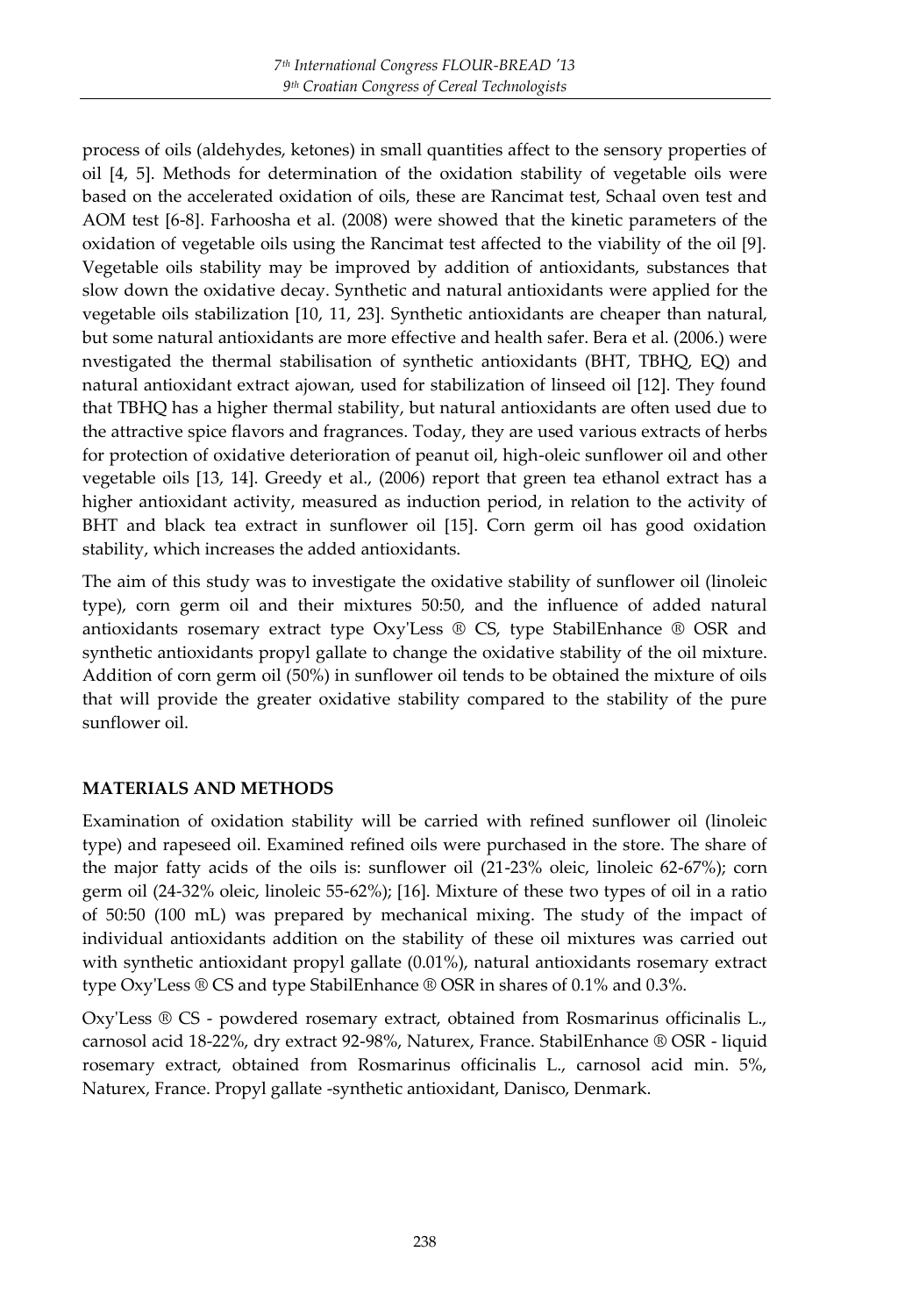Each antioxidant is added directly to the oil mixture and homogenized mechanically at a temperature of 70 °C for 30 minutes. Examination of the initial chemical characteristics (quality parameters) of vegetable oils was carried out using standard methods.

## *Determination of free fatty acids*

Free fatty acids (FFA) were determined by the standard method (ISO 660:1996) which is based on the principle of the titration with sodium hydroxide solution c (NaOH)=0.1 mol/L. The result is expressed as a percentage (%) of free fatty acid (FFA), as oleic acid.

# *Determination of peroxide value*

Peroxide value (PV) is an indicator of the degree of oxidative deterioration of vegetable oils. Peroxide value of oil is determined by the standard method (ISO 3960:1998). The result is expressed as mmol of active oxygen derived from the resulting peroxide present in 1 kg of oil (mmol/kg).

## *Determination of anisidine value*

The calculated value of anisidine (AV) gives us an insight into the share of non-volatile carbonyl compounds, which are secondary products of oxidation of vegetable oils that have a negative impact on sensory properties and oxidative stability. It is believed that a good quality vegetable oil has the anisidine value less than 10 (no limitation in legislation). Anisidine value is determined by the standard method (ISO 6885). The determination is based on the reaction of p-anisidine with higher unsaturated aldehydes (2, 4-dienal and 2-enal) in acidic medium, to form Schiff bases.

## *Determination of the number of Totox*

Peroxide number in combination with anisidine value is used to determine the total value of the oxidation of vegetable oils or Totox number (TV) (ISO 6885:2006). Totox number is calculated according to the formula: Totox number= 2 PV+AV Totox number is considered to be a very useful indicator of the quality and oxidative stability of the oil; from anisidine value we can get the information about history oil oxidation, and from the peroxide value about current oil oxidation state.

## *Oxidative stability of oil*

## *Schaal oven test*

Schaal oven test is one of the oldest tests for examining oxidation stability of vegetable oils. It is based on the accelerated oxidation of oils influenced by of heat that accelerated this process. To perform this test, the samples of examined vegetable oils were heated in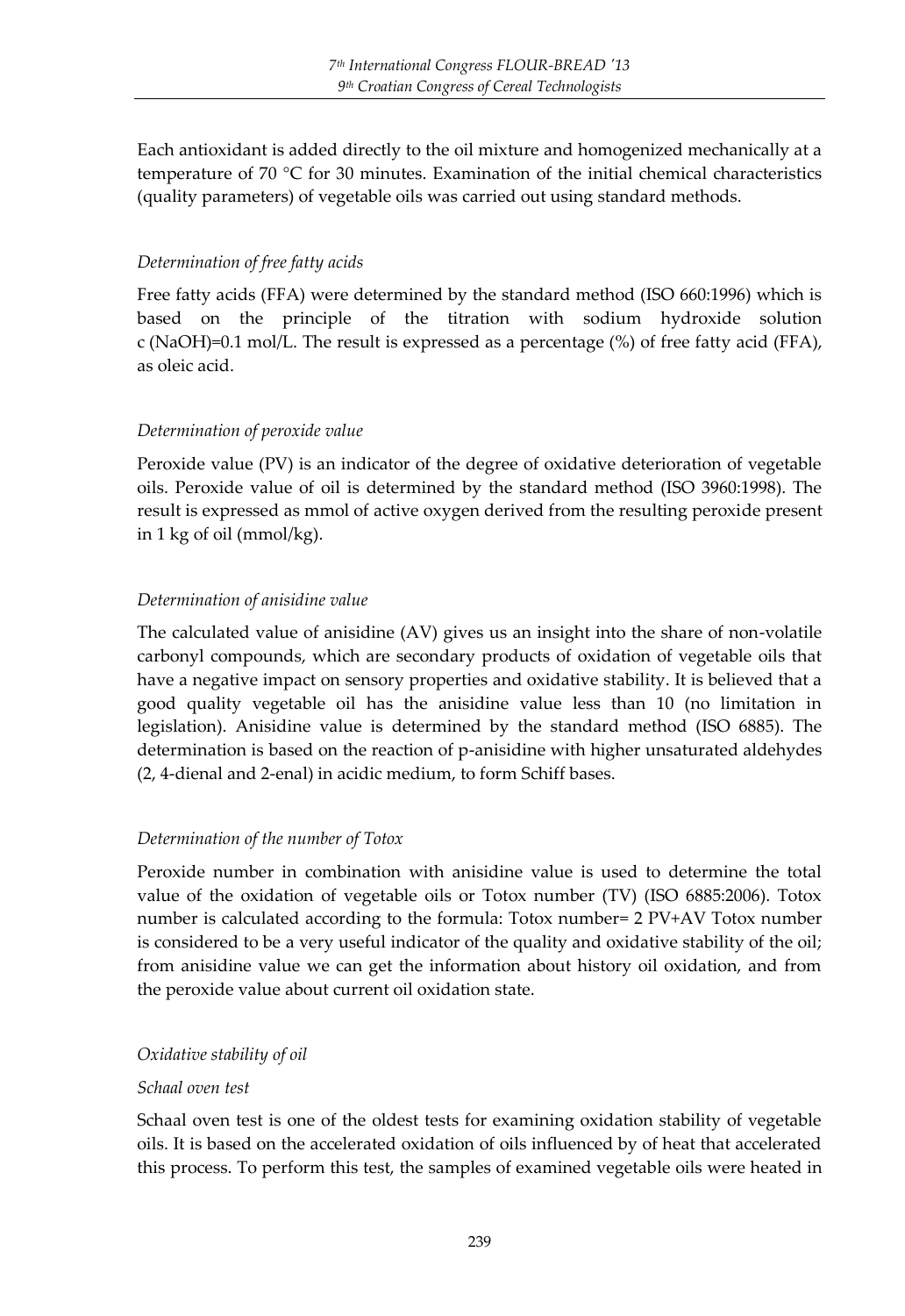a thermostat at a constant temperature of 63  $^{\circ}$ C and monitored changes of peroxide number or sensory changes caused by oxidative deterioration of the oil at regular intervals. The result of the oxidation stability of examined plant oils, using of this test, is shown as the value of peroxide number after a certain time of the implementation of the test (for 4 days).

#### *Rancimat test*

Oxidation stability of examined vegetable oils, their mixtures (50:50) with and without added antioxidants is determined by Rancimat test of accelerated oils oxidation (ISO 6886:1996). The test is based on the rapid spoilage of oil at constant temperature and constant air intake, and determines the induction period (IP). For oxidation stability determination was used the Rancimat device, model 743 (Metrohm, Switzerland). The effect of antioxidants (natural and synthetic) on the extension of the oil mixture oxidative stability was determined by the protection factor (PF)  $[10]$  according to the formula: PF = IPinh / IP0. IPinh - induction period of the oil sample with antioxidants addition (h), induction period IP0-oil samples without added antioxidant (h). The protection factor indicates how many times increase the stability or sustainability of vegetable oil by adding of antioxidants. Determination of the oil samples oxidation stability was performed in duplicate, and showed the average value of the induction period. Longer induction period indicates on greater activity of added antioxidants and protection factor higher than 1.0 indicates on better protection from oil oxidative deterioration [15].

#### **RESULTS AND DISCUSSION**

Initial chemical characteristics (free fatty acids, peroxide, anisidine value, Totox number) of the examined vegetable oils are shown in Table 1.

| Vegetable oils | FFA<br>$%$ olein $)$ | PV<br>$\pmod{\text{/kg}}$ | AV              | TV   |
|----------------|----------------------|---------------------------|-----------------|------|
| Sunflower oil  | $0.12 \pm 0.03$      | $0.43 \pm 0.11$           | $6.15 \pm 0.09$ | 7.01 |
| Corn germ oil  | $0.22 \pm 0.02$      | $0.89 \pm 0.08$           | $3.84 \pm 0.02$ | 5.62 |

**Table 1.** Initial chemical characteristics of vegetable oils

FFA - free fatty acid, % oleic acid; PV- peroxide value, mmol /kg; AV- anisidine value; TV- Totox value

Values, obtained for free fatty acid (FFA) and peroxide value (PV) have shown that the examined vegetable oils had good quality and in accordance with the Rules of edible oils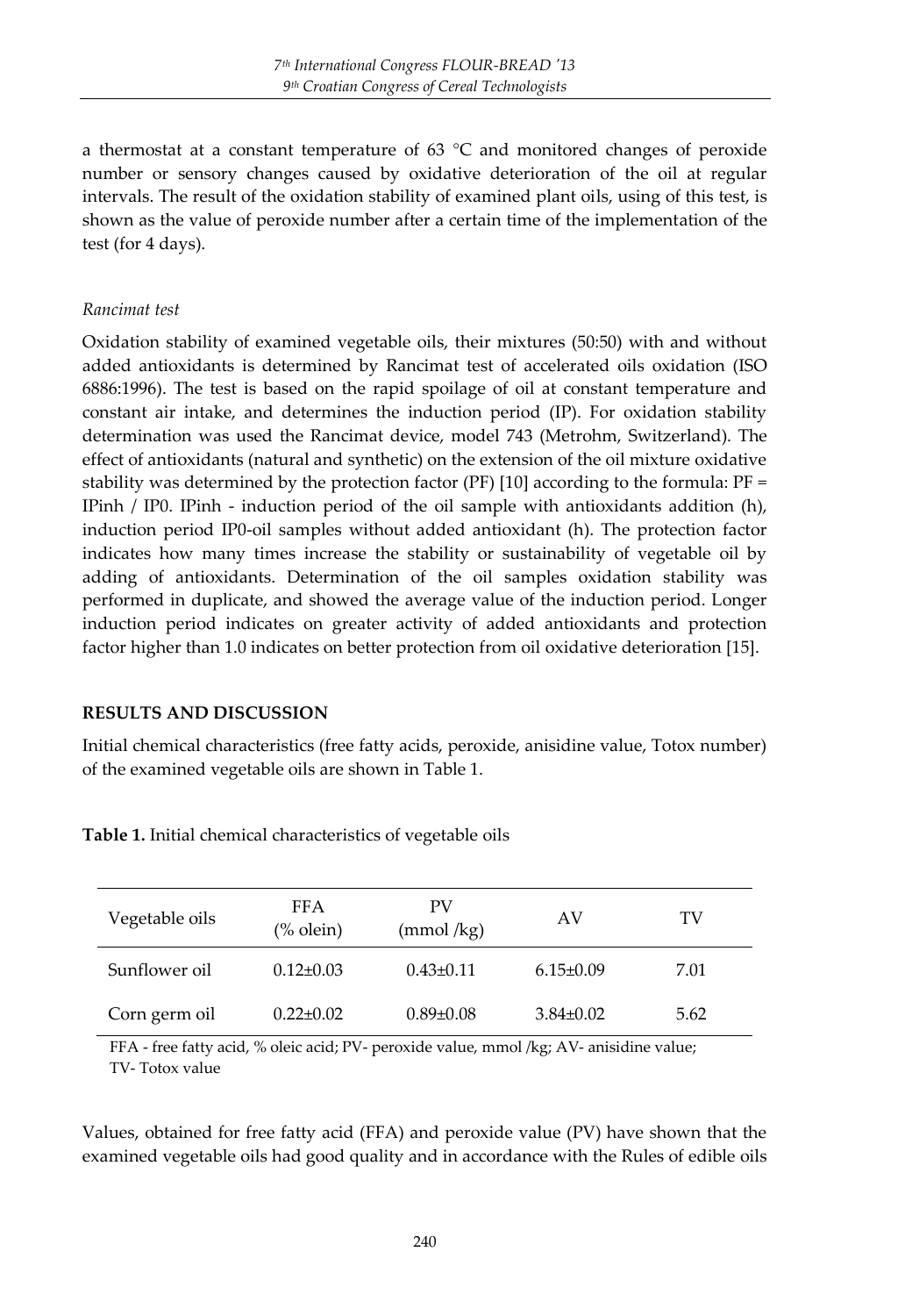and fats [17]. Calculate anisidine value (AV) and Totox number (TV) also point to the satisfactory quality of oil.

Oxidative stability of sunflower oil and corn oil was determined with the Schaal oven test (63 °C) in period of 4 days by peroxide number every 12 hours (Table 2.). Changes caused by oil oxidation method of accelerated deterioration from heat resulted in the formation of primary oxidation products expressed as peroxide value (PV). The results in the table were showed that sunflower oil had a lower stability, after 4 days of the testing was achieved higher PV value of 11.29 mmol/kg of oil. This oil, after 60 hours of the testing, was exceeded the max. PV according to the Regulations. The results were showed that corn seed oil had a better stability, greater resistance to the oxidative spoilage and reached a low value of PV 2:38 mmol/kg after 4 days of the test. Good oxidation stability of this oil was attributed to the high content of total tocopherols, 70-80% in the form of γ-tocopherol and ubiquinone (200 mg/kg).

| Table 2. Oxidative stability of vegetable oils determined by the Schaal oven test during 4 |  |  |  |
|--------------------------------------------------------------------------------------------|--|--|--|
| days follow of peroxide values each 12 hours                                               |  |  |  |

| Sample        | $PV$ (mmol /kg) |    |    |                                         |    |    |      |      |       |
|---------------|-----------------|----|----|-----------------------------------------|----|----|------|------|-------|
|               |                 | 12 | 24 | 36                                      | 48 | 60 | 72   | 84   | 96    |
| Sunflower oil | 0.43            |    |    | 0.68 1.48 1.93 3.33 5.81                |    |    | 6.62 | 8.79 | 11.29 |
| Corn germ oil |                 |    |    | 0.89   1.14   1.22   1.67   1.72   1.79 |    |    | 1.84 | 1.89 | 2.38  |

**Table 3.** Oxidative stability of vegetable oils determined by the Rancimat test

| Sample                                | ΙP<br>(h) | Increase IP<br>$\frac{1}{2}$ |
|---------------------------------------|-----------|------------------------------|
| Sunflower oil                         | 2.38      | --                           |
| Corn germ oil                         | 4.96      | --                           |
| Sunflower oil + corn germ oil (50:50) | 3.19      | 34.03                        |

IP – induction period, (h); Increase IP compared to sunflower oil, (%)

Oxidative stability of the oils and their mixtures (50:50) was determined and expressed by Rancimat test induction period (IP) showed that corn germ oil had a greater stability and resistance to oxidative decay (Table 3). The result of this test was showed that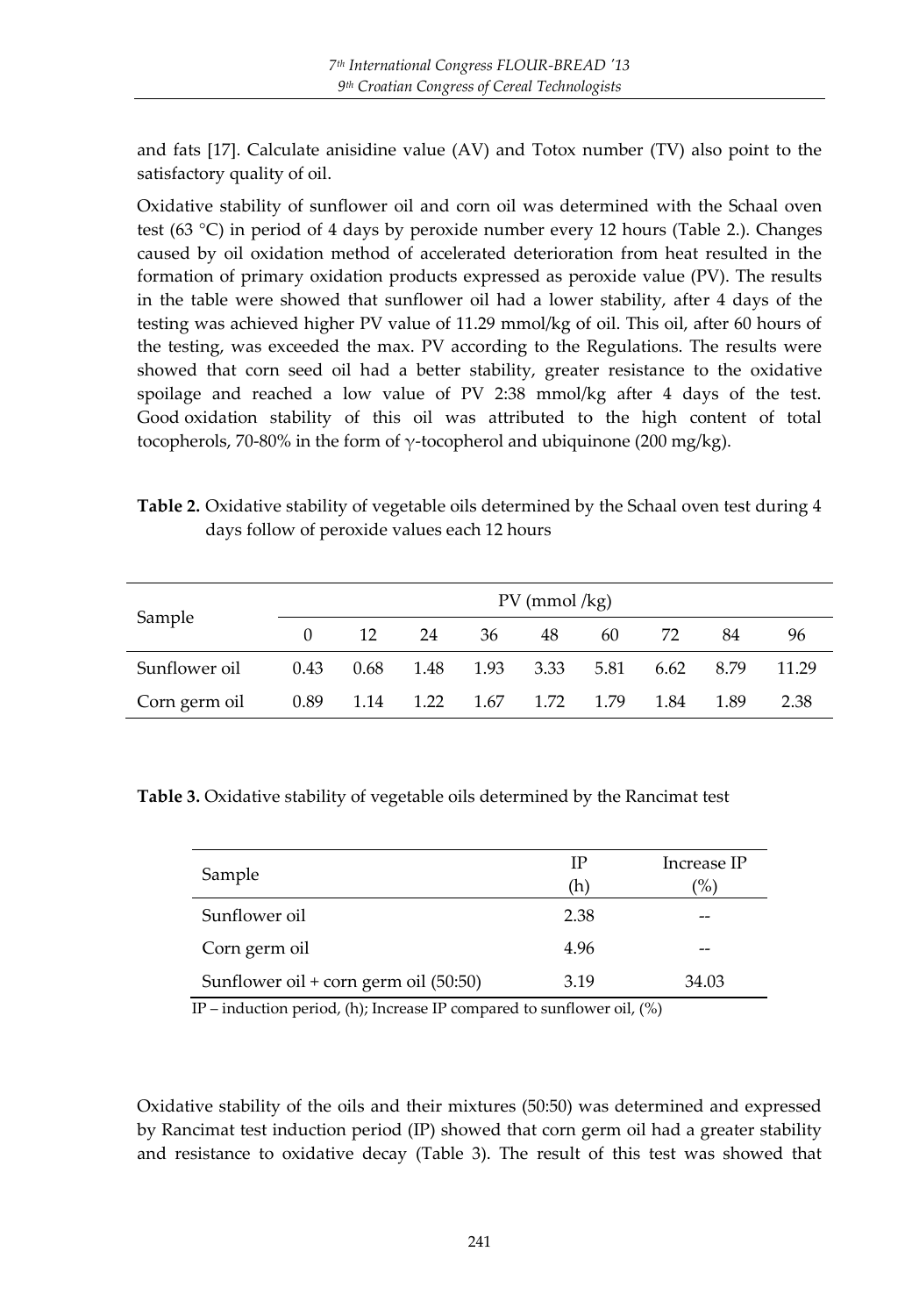sunflower oil had IP of 2.38 (h), and corn germ oil 4.96 (h). The addition of maize germ oil (50%) in sunflower oil, we wanted to increase the resistance of sunflower oil to oxidative spoilage. In this mixture the oil reached the composition of fatty acids and natural antioxidants that extended induction period of 19.3 (h) and a higher stability compared to pure sunflower oil.

Research results of oxidation stability mixture of sunflower oil and maize germ oil (50:50) and the impact of the addition of synthetic antioxidants propyl gallate (0.01%), natural antioxidant extracts of rosemary type Oxy'Less ® CS and type StabilEnhance ® OSR, in 0.1% and 0.3% at longer oxidation stability were shown in Tables 4-5.

Control sample is a mixture of sunflower oil and maize germ (50:50) with no added antioxidant was showed the value of the induction period of 3.19 (h). The value of the induction period (IP) showed the resistance of oil mixtures to oxidation spoilage, higher IP means better oxidation stability. Addition of natural antioxidant extracts of rosemary type OSR StabilEnhance ® (0.1%) in this oil mixture slightly increased the stability of the oil to 17.87%. Greater increase in stability of the oil is observed by the addition of synthetic antioxidants propyl gallate (0.01%), it was increased stability of 45.14% (IP is 4.63 h). Addition of rosemary extract type Oxy'Less ® CS (0.1%) significantly increased the time of the induction period (5.81 h) of oils mixture. Stability of the oil mixture was increased to 82.13% in relation to the stability of the control sample (Table 4). Chu and Hsu (1999) were investigated the effect of rosemary extract, ascorbyl palmitate and tocopherols on the stability of peanut oil by OSI test [18]. They pointed out that all of three added antioxidants were increased the value of the OSI index, the greatest impact on increasing the sustainability of oil had rosemary extract. Frankel et al. (1996) were founded that the additions of rosemary extract, carnosol and rosmarinic acid effectively protected corn germ oil from oxidative deterioration in compared to the application of carnosol [19].

| Antioxidant       | Share<br>(%) | sunflower oil + corn germ oil $(50:50)$ |                       |      |      |  |
|-------------------|--------------|-----------------------------------------|-----------------------|------|------|--|
|                   |              | <b>IP</b><br>(h)                        | Increase IP<br>$(\%)$ | PF   | AA   |  |
| Control sample    | 0            | 3.19                                    |                       | 1.00 |      |  |
| РG                | 0.01%        | 4.63                                    | 45.14                 | 1.45 | 1.00 |  |
| StabilEnhance OSR | 0.1%         | 3.76                                    | 17.87                 | 1.18 | 0.39 |  |
| OxyLess CS        | 0.1%         | 5.81                                    | 82.13                 | 1.83 | 1.80 |  |

**Table 4.** Induction period (IP) and protection factors (PF) determined by the Rancimat test

Control sample: mixture of sunflower oil + corn germ oil (50:50)

PG-propyl gallate; StabilEnhance®OSR-rosemary extract; Oxy'Less®CS- rosemary extract; AA antioxidant activity compared to propyl gallate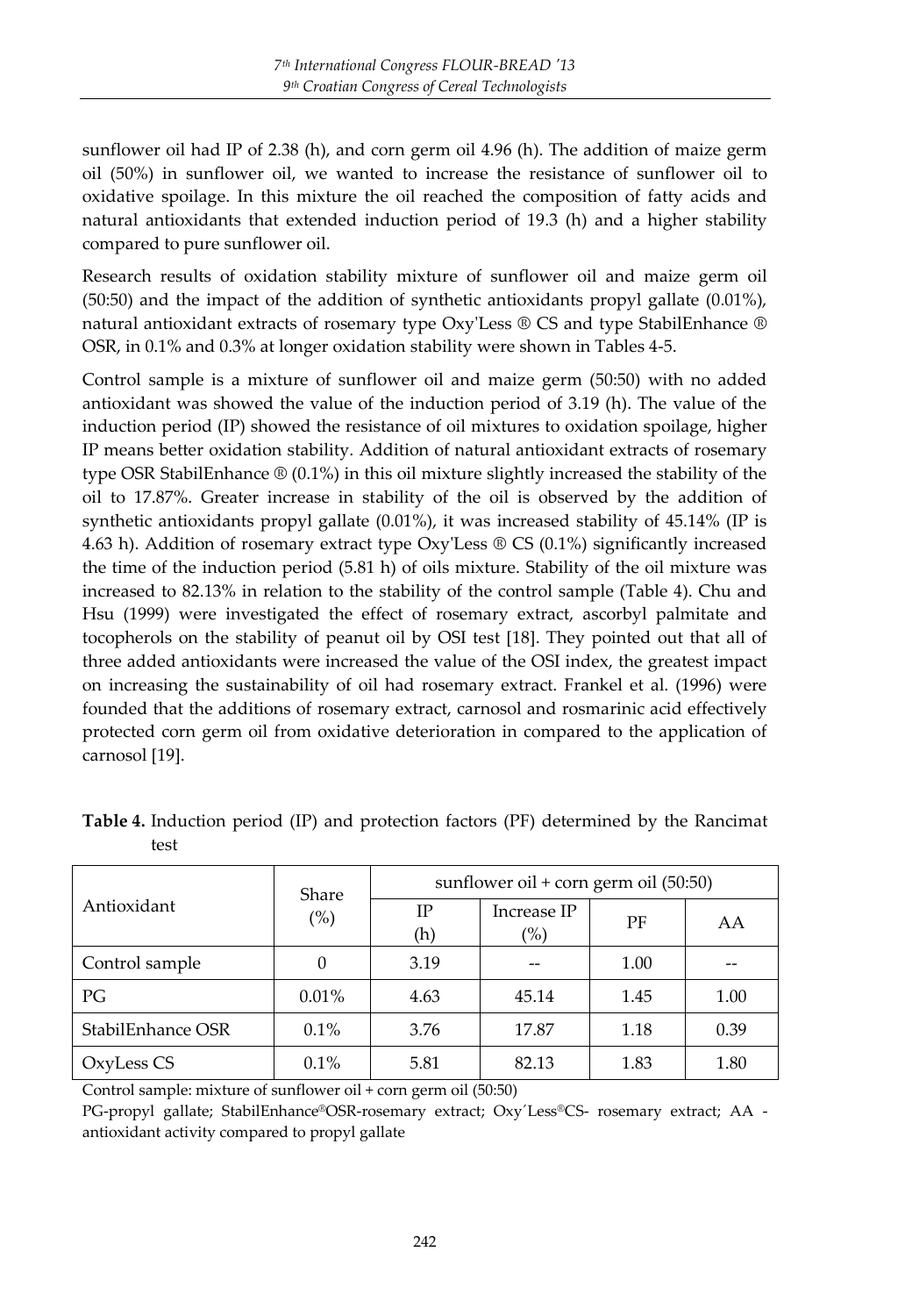Merrillet et al. (2008) reported about the oxidation stability of conventional and high oleic vegetable oils and impact of the antioxidants addition (rosemary extract, ascorbyl palmitate, TBHQ and mixture of tocopherols) on the oil stability by OSI test. They noted that corn germ oil showed the good stability; added antioxidants successfully increased resistance to oxidative spoilage.

By increasing the content of added natural antioxidant rosemary extract (Oxy'Less ® CS and StabilEnhance ® OSR) from 0.1% to 0.3%, it significantly prolong the induction period (IP) in oil mixture compared to the control (Table 5). Addition of 0.3% StabilEnhance ® OSR was achieved the increase in IP 14.5 (h); with the addition of a 0.3% of Oxy'Less  $\circledR$  CS IP is considerably higher 2.9 (h). It is evident from the obtained results that two types of rosemary extracts extend the stability of oil mixture in 61.13% and 182.76%.

**Table 5.** Induction period (IP) and protection factors (PF) determined by the Rancimat test

| Antioxidant       | Share<br>(%) | sunflower oil + corn germ oil (50:50) |                    |      |      |  |
|-------------------|--------------|---------------------------------------|--------------------|------|------|--|
|                   |              | IΡ<br>(h)                             | Increase IP<br>(%) | PF   | AA   |  |
| Control sample    | 0            | 3.19                                  |                    | 1.00 |      |  |
| PG                | 0.01%        | 4.63                                  | 45.14              | 1.45 | 1.00 |  |
| StabilEnhance OSR | $0.3\%$      | 5.14                                  | 61.13              | 1.61 | 1.35 |  |
| OxyLess CS        | $0.3\%$      | 9.02                                  | 182.76             | 2.83 | 4.05 |  |

Control sample: mixture of sunflower oil + corn germ oil (50:50)

PG-propyl gallate; StabilEnhance®OSR-rosemary extract; Oxy´Less®CS- rosemary extract; AA antioxidant activity compared to propyl gallate

The calculated values of the protective factor (PF) in all tested samples showed that oil rosemary extract Oxy'Less  $\mathcal D$  CS (0.1% and 0.3%) had a better efficiency of oil mixture protection from oxidative deterioration becaose of the higher antioxidant activity. Oxy'Less ® CS was increased the stability of the mixture of sunflower and corn oil; protection factors were 1.83 and 2.83. Erkan et al. (2008) were reported that rosemary extract had a high antioxidant activity because of the high proportion of phenolic compounds [20]. Martinez-Tome et al. (2001) were founded that rosemary extract was more effective in refined olive oil protection in comparison to the synthetic antioxidants (propyl gallate, BHA, BHT) [21]. Synthetic antioxidant, propyl gallate, was showed a greater protection of tested oil mixture from oxidation (PF 1:45) compared to rosemary extract type OSR StabilEnhance ® (0.1%) wherein the PF 1.18. However, the addition of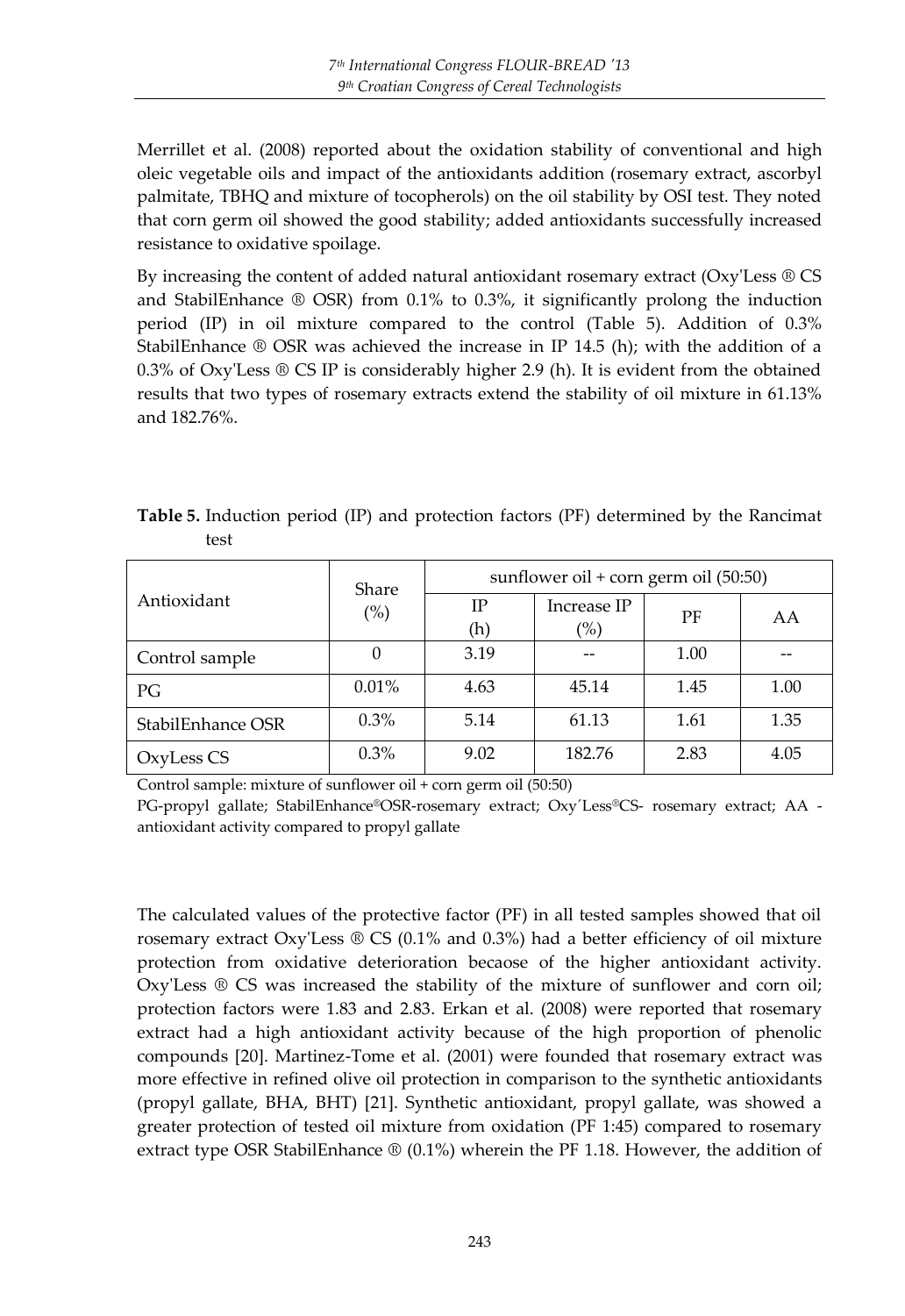0.3% StabilEnhance ® OSR was increased protection of oil mixture from PG. Silva et al. (2001) were reported that application of propyl gallate was more efficient in protecting from oxidation of refined sunflower oil in relation to the application of natural antioxidant tocopherol [22].

## **CONCLUSIONS**

Based on results of oxidation stability of a sunflower oil and corn oil mixture (50:50), without the addition of antioxidants, may be performed the following conclusions:

- The corn germ oil, due to a larger share of oleic acid has a greater stability to oxidative spoilage compared to sunflower oil (Schaal oven test and the Rancimat test).
- Addition of corn germ oil (50%) in sunflower oil increases the stability to oxidative spoilage.
- Application of examined antioxidants increases the oxidative stability of sunflower oil and corn oil mixture (50:50).
- Addition of rosemary extract type  $Oxy'Loss \otimes CS$  (0.1% and 0.3%) efficiently protects examined oil mixture (50:50) in relation to the use of rosemary extract type OSR StabilEnhance ® (0.1% and 0.3%) and propyl gallate (0, 01%).
- Use of StabilEnhance ® OSR (0.1%) rosemary extract slightly increases the stability of oil mixture compared to oil sample without the antioxidants addition.
- StabilEnhance ® OSR (0.3%) gives a better protection of oil mixture compared to the propyl gallate.

#### **REFERENCES**

- 1. Martin-Polvillo, M., Marquez-Ruiz, G., Dobarganes, M. C. 2004. Oxidative stability of sunflower oils differing in unsaturation degree during long-term storage at room temperature. J. Am. Oil Chem. Soc. 81:577-583.
- 2. Min, D. B., and Boff, J. F. 2001. Lipid oxidation of edible oil. Page. 335–363. In C. Akoh& D. B. Min (Eds.), Food lipids New York: Marcel Dekker.
- 3. Nawar, W. W. 1996. Lipids. Page 225–319 In O. R. Fennema (Ed.), Food chemistry (3rd ed.),. New York: Marcel Dekker.
- 4. Gray, J.I. 1978. Measurement of lipid oxidation: a review. J. Am. Oil Chem. Soc. 55:539- 546.
- 5. Broadbent, C. J., Pike, O. A. 2003. Oil stability indeks correlated with sensory determination of oxidative stability in canola oil. J. Am. Oil Chem. Soc. 80:59-63.